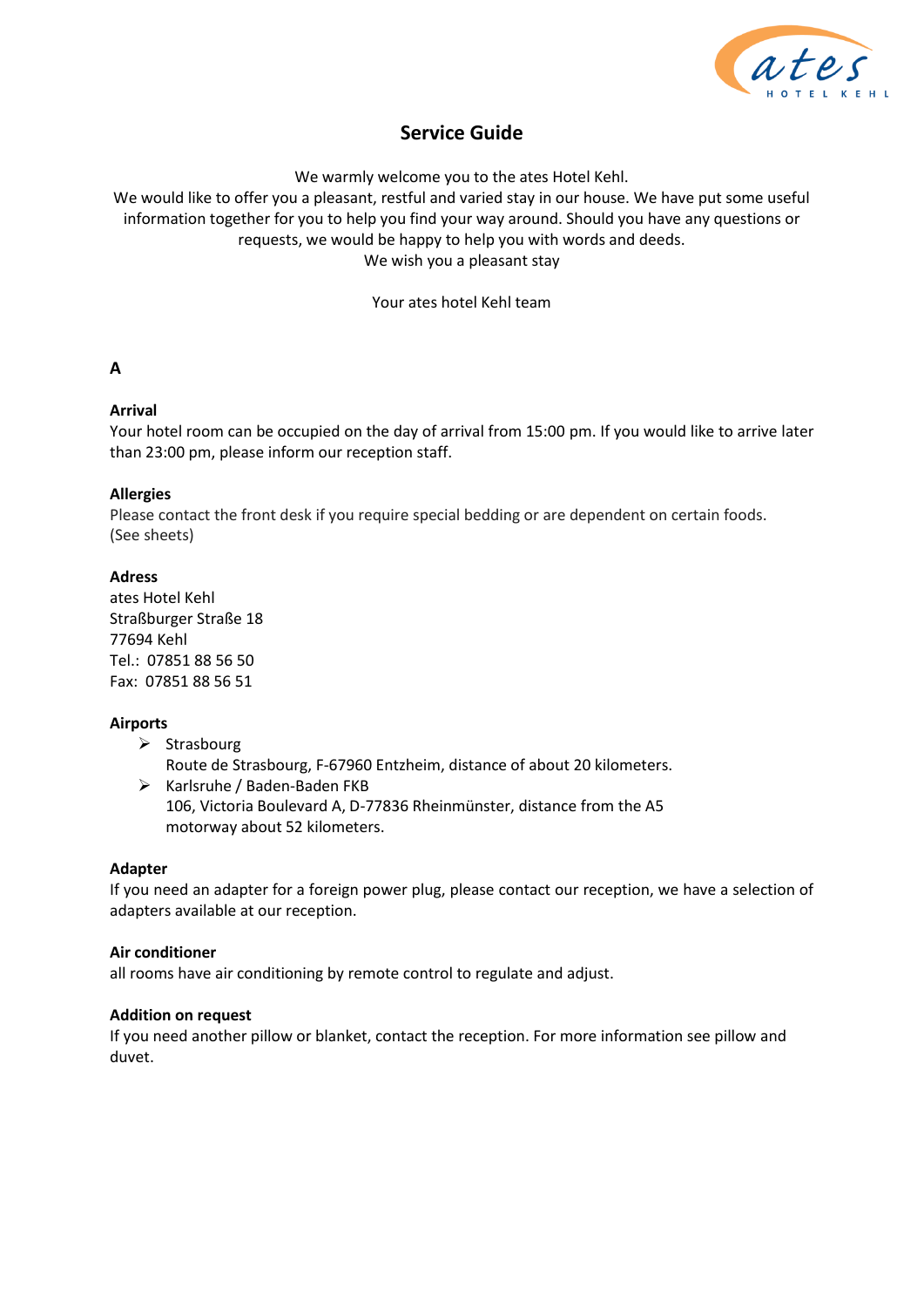

# **Breakfast**

**B**

Monday - Saturday from 6:30 to 10:00

Sunday from 7:00 to 10:30

The breakfast room is on the first floor. If you are unable to have breakfast at the times indicated, please contact us the evening before so we can arrange a packed lunch for you if necessary. Please inform the reception the evening before 11pm.

# **Bank**

- Sparkasse Hanauerland, Straßburgerstraße 18, 77694 Kehl, Tel.: 07851 8600
- Volksbank Bühl, Hauptstr. 42, 77694 Kehl, Tel.: 07851 98 50
- Deutsche Bank, Hauptstr. 1, 77694 Kehl, Tel.: 07851 790 60
- Postbank, Hauptstr. 95, 77694 Kehl, Tel.: 07851 55 00 55 00

# **Baby bed**

We can provide you a baby bed free of charge.

# **Bathrobe**

You are welcome to receive a bathrobe at reception for a deposit of 10,00  $\epsilon$ 

# **Bathroom stool**

Upon request, you can get it at our reception.

# **Bar**

In our lounge you can enjoy a selection of non-alcoholic and alcoholic drinks and snacks (pizzas or tarte flambée). Our bar / lounge is open daily from 06:30 to 24:00.

# **Blanket**

Upon request, you can receive an extra blanket. Please contact our reception. You can also receive an allergic bed blanket on request.

# **Bed linen**

A daily change of bed linen is possible. Please contact the reception.

# **Business Center**

You will find our Business Center next to our reception, which is available for your free use.

# **Bicycle rentals**

You can rent a bike for bike tours, further information and prices are available at our reception.

# **Bicycles**

You are welcome to park your bicycles with us free of charge. Please contact the reception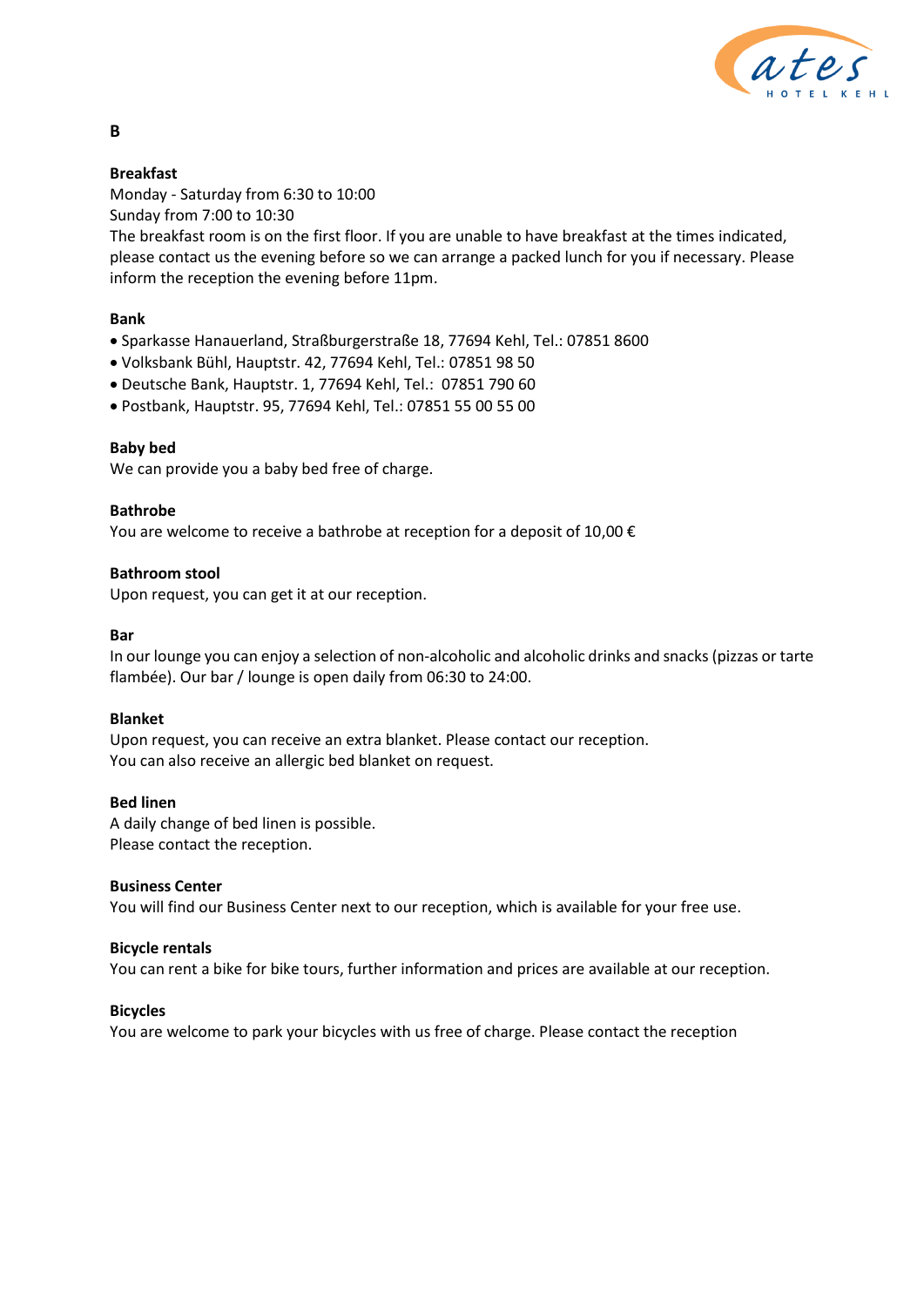

# **Credit card**

In addition to cash, you have the option to pay with your debit card or credit card (VISA, MasterCard & American Express).

# **Charge cable**

You can borrow a charging cable for your mobile phone, please contact our reception.

# **Covid-19 measures**

Please inform yourself about the current covid measures at the reception

### **D**

# **Doctor:**

# **General practitioners**

- Frau Dr. med. Maria-Doris Gura, Hermann-Dietrich-Straße 12, 77694 Kehl, Tel.: 07851 48 22 66
- Herr Dr. med. Rudolf Aymanns, Hauptstr. 44, 77694 Kehl, Tel.: 07851 37 06

# **Dermatologist**

• Herr Dr. Christos Cheretis, Beethovenstr. 7, 77694 Kehl, Tel.: 07851 886 996

# **Dentist**

• Praxis Dr. Hörterer - Dr. Ziegler, Hauptstr. 34, 77694 Kehl, Tel.: 07851 42 43

# **Hospital**

• Ortenau Klinikum Kehl, Kanzmattstraße 2, 77694 Kehl, Tel.: 07851 87 30

# **For more see "E" Emergency case or contact our reception.**

# **Departure**

Your hotel room is available until 12:00 on the day of departure, please leave the room key at the reception. (See Express Check out) If you still need a luggage storage after check-out, this is of course possible by arrangement.

# **Dogs**

Your dogs are welcome as guests and can stay with us for a fee of 10,00  $\epsilon$ 

# **E**

# **Emergency case**

In case of emergency please enter the general numbers: Font: 110 Firefighters / Emergency physician: 112 Poison Control Center: 0049 30 19 24 0 Medical service: 116 117

# **E-mail**

You can send an email to info@ates-hotel.de and we can print it or send it to you. Thank you to inform us in advance.

**C**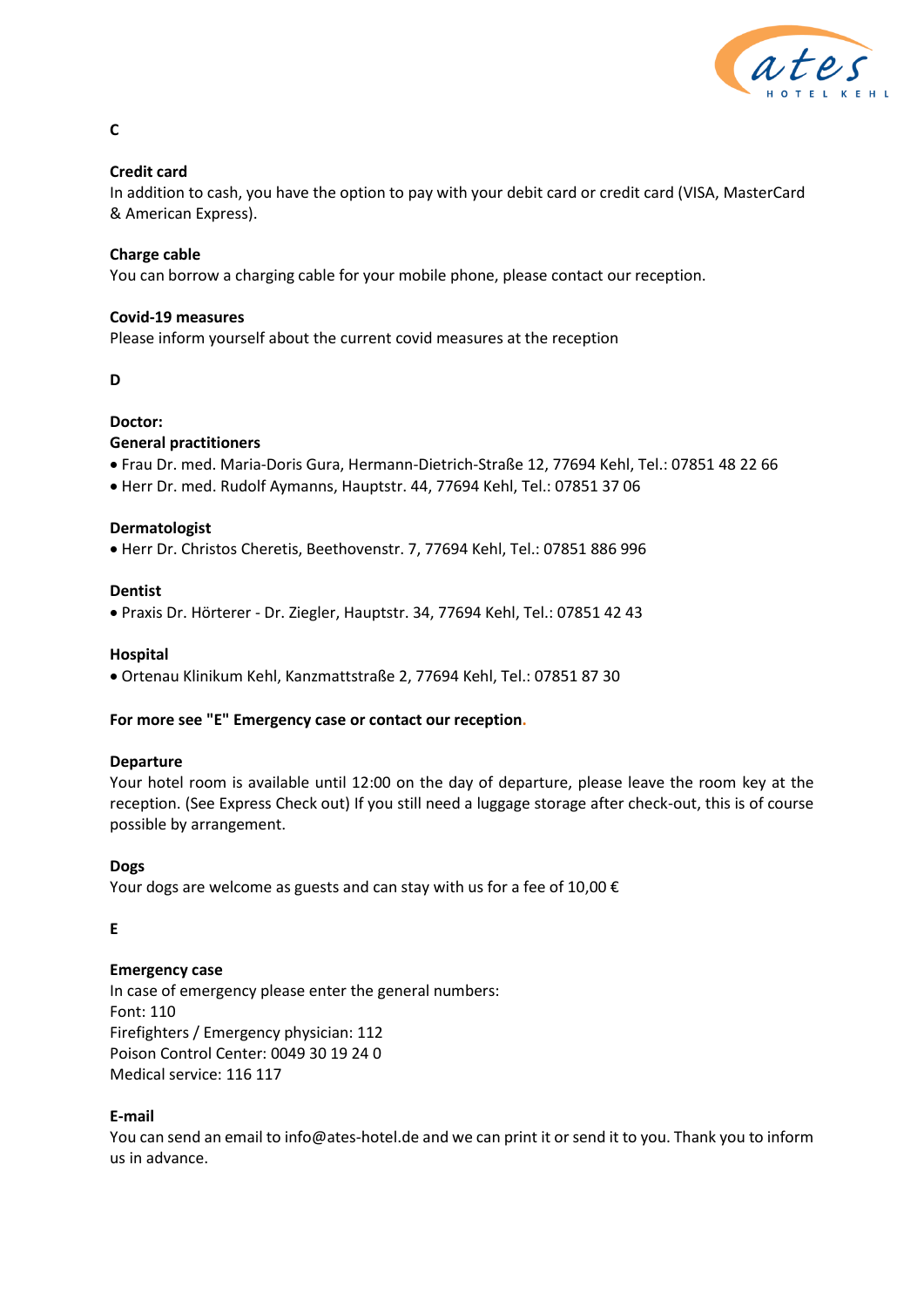

### **Express check-out**

The express check-out allows a quick departure. If the bill has already been paid, you can leave the room card at reception, put it in the letterbox by the elevator or leave it in your room.

#### **Elevator**

There is an elevator in the hotel building. In case of fire you must not use the lift. We kindly ask you to inform yourself in advance about our escape and rescue routes.

### **Environment**

In the ates Hotel Kehl, we attach great importance to sustainability, which is why we work exclusively with certified companies in the areas of equipment, cleaning and laundry. Heat controls on the radiators, low-packaging breakfast buffet, waste separation and much more have become a matter of course for us. If you want, you too can do your part: turn off the lights and TV, turn on the taps and close the windows when you leave the room.

### **Extension cable**

If you need an extension cable for a power plug or an adapter for foreign power plugs, please contact our reception.

#### **Escape routes**

In each room is a plan on the escape routes and fire extinguisher locations on each floor. Please look at the escape plan and in case of fire never use the elevator.

**F**

# **Fax**

Please contact our reception if you want to send a fax. Of course you can also fax to our fax no. 07851 88 56 51. Please let us know if you expect a fax.

#### **Fire / extinguisher**

There are fire extinguishers on each floor. Please familiarize yourself with the escape and rescue routes of the hotel on the day of arrival. In case of fire, you go immediately to the "Sparkasse" building, this is our assembly point. A removal from the assembly point is strictly prohibited.

#### **Fridge**

The superior rooms have a refrigerator next to the desk.

**H**

# **Hairdryer**

Each bathroom has a free hairdryer.

#### **Hotel entrance**

The entrance of the hotel is open from 06:30 to midnight. Outside these hours, please use our night entrance with your room card. It is in front of the elevator. Further information: see night entrance.

#### **Housekeeping**

The room cleaning takes place daily. If you do not want room cleaning please hang the red *do not disturb* sign on your door.

#### **Hygiene products**

Additional hygiene items are available at reception for a small surcharge.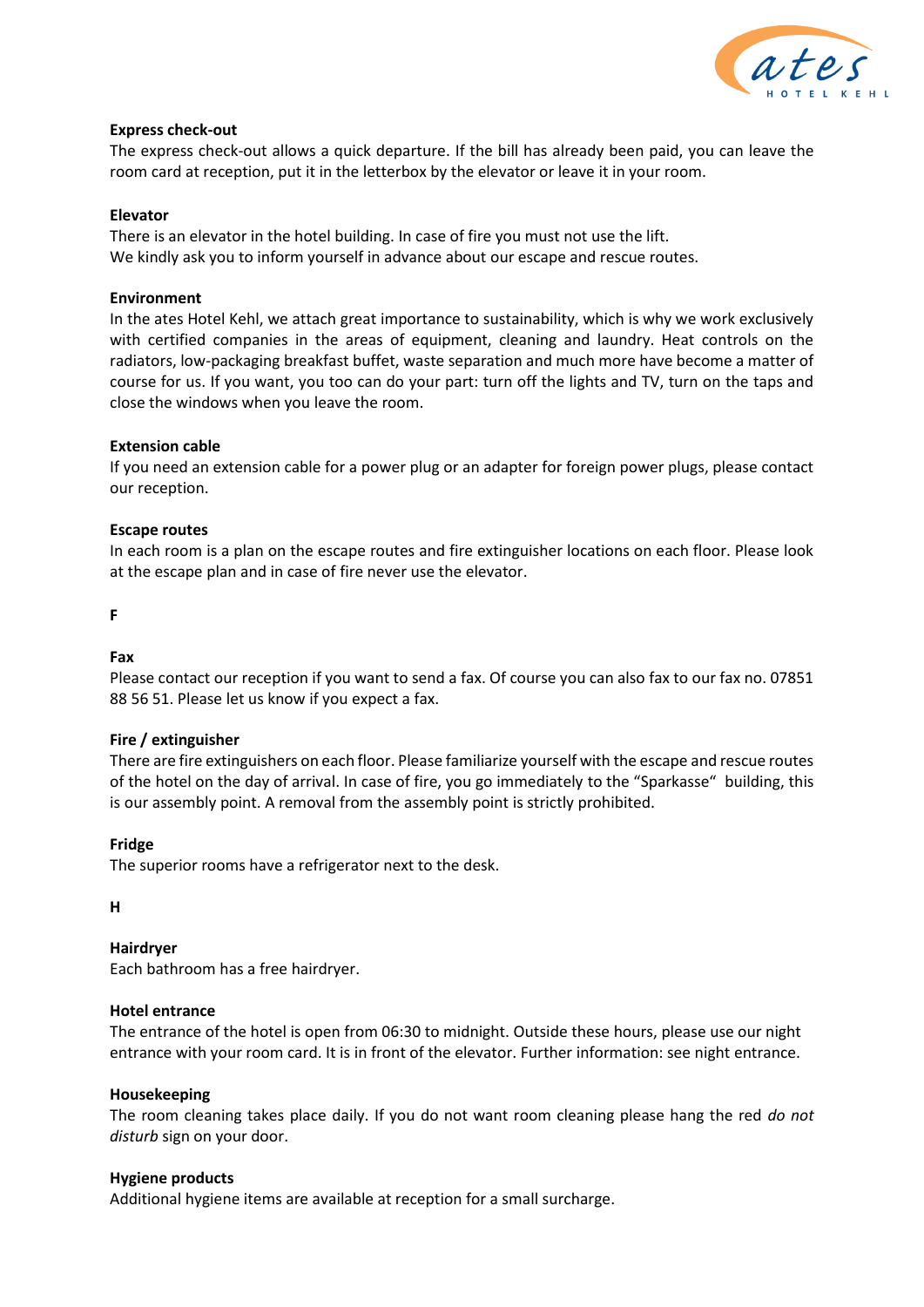

### **Hygiene measures**

Your room is thoroughly disinfected daily, especially on arrival and departure. Hand disinfectant dispensers are distributed throughout the hotel building.

### **Hanger**

If required, you can receive additional hangers at our reception.

**I**

### **Internet** In our premises you can use our W-LAN free of charge. You can get access at the reception

### **Iron / ironing board**

You can borrow for free at our reception.

# **Ironing service**

The hotel offers an ironing service. For more information, please contact the reception.

### **Internet terminal with possibility of printing**

In the public area we have a computer with Internet connection and printing possibility. Contact our reception for more information.

**L**

# **Laundry**

For a fee, we can wash and iron your laundry. We kindly ask you to consider the time required, please contact our reception staff. A laundry bag can be found in the wardrobe.

#### **Lunch packet**

We can make a lunch packet for you, please contact the reception before 23:00 the night before. There may be costs.

#### **Linen change**

Daily change of towels? Please put the towels on the bathroom floor. Daily change of linen? Please contact us.

#### **Luggage service**

If you need help with your luggage, we are at your disposal.

#### **Left-luggage office**

For luggage storage before arrival or after departure, please contact the reception.

#### **Lobby**

Our lobby is open daily from 06:30 to 24:00.

#### **Luggage transfer**

It is possible to transport your luggage on request to the neighboring villages. The price is negotiated with a taxi company.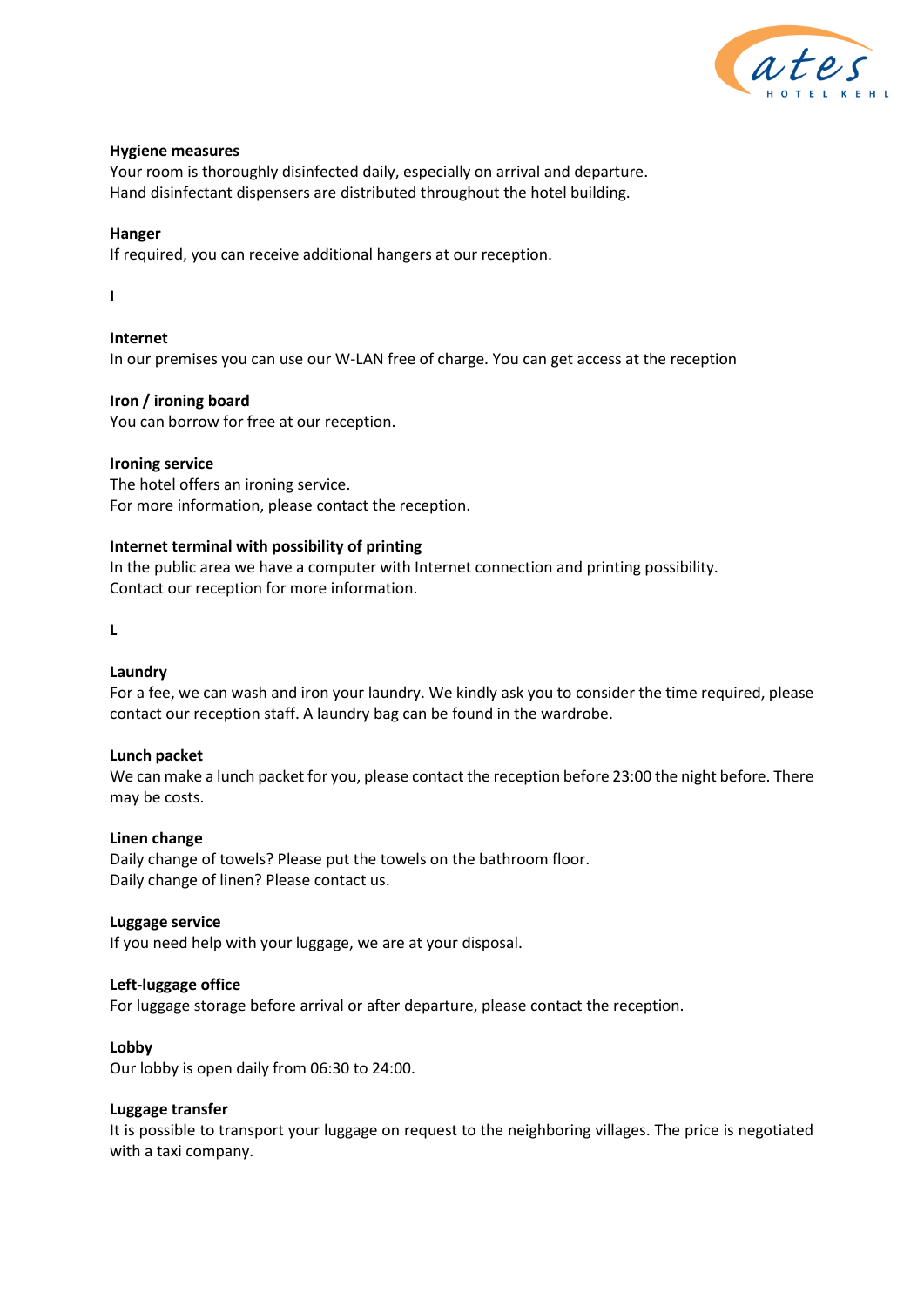

# **Lost property**

Should you find any objects, please hand them in at our reception. If you are looking for lost items, please also contact the reception

### **N**

# **Night entrance**

The main entrance is closed from midnight. The night entrance is opposite the elevator when leaving the hotel. You can open the door with your room card. Hold this against the black box at eye level. The door can then be opened by pulling it. We are available for you around the clock on the telephone number: +49 7851 88 565 0

# **Newspapers, magazines**

At our reception we have a selection of newspapers and magazines that you can borrow for free.

**P**

# **Parking**

Parking costs 5  $\epsilon$  per night. You can find them in front of and next to our hotel. For more information, please contact our reception.

# **Post Office**

A post office, a postage stamp machine and a post box are located in "Hauptstraße 95".

### **Pharmacy**

- Rohan's Anker-Apotheke Apotheke, Hauptstr. 43, 77694 Kehl, Tel.: 07851 23 97
- Stadt-Apotheke Kehl, Hauptstr. 75, 77694 Kehl, Tel.: 07851 24 55

#### **Phone**

Please select a "0" for all outgoing phone calls. The reception can be reached by the 610.

# **Pillow**

On request, you will receive an additional pillow. Please contact the reception for details. You are also welcome to get an allergy pillow on request.

# **Pay**

In addition to cash payment, it is possible to pay your bill by debit card or credit card (VISA, MasterCard and American Express).

#### **Photocopies**

We can print a limited number of copies for you free of charge at the reception. If you would like to scan something, we are happy to do this for you at our reception. The scanned pages will be sent to you by e-mail.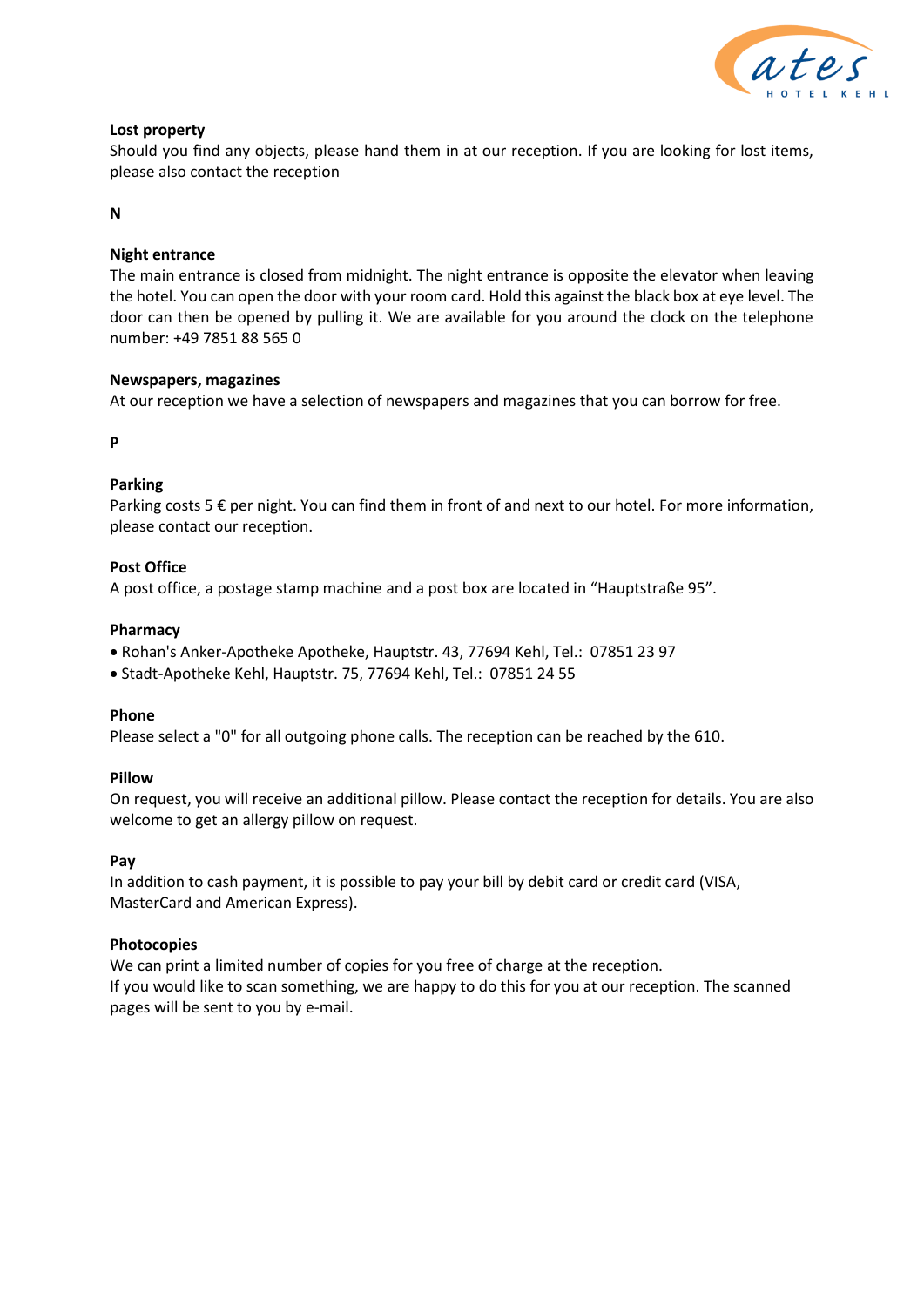

# **Quality**

We are classified with 3 stars S - Superior - according to the German Hotel Classification. We always strive to meet the given standards and to fulfill the wishes of our guests. If a service is not to your satisfaction, we ask for notification at the reception.

# **Questionnaire - Your opinion is important for us**

Are you satisfied? What can we do better? We kindly ask you to give us your opinion on the enclosed questionnaire. You can drop the completed questionnaire in the letterbox in the foyer or drop it at the reception. Be sure we take your suggestions seriously. Many Thanks.

### **R**

# **Radio**

You have the possibility to listen to the radio on the television in your room.

### **Restaurant**

In our lounge we offer pizzas, tartes flambées and drinks. A list of restaurants in our area is available at the reception.

### **Reception**

From 06:30 to 24:00, you can contact our reception directly. Outside these times, you can call the phone numbers 0049 7851 88 56 50 or 0049 7851 99 47 880 for any questions or emergencies, and you will be redirected directly to an employee.

#### **Room service**

From 7:00 am to 11:00 pm you can use our room service via the reception, for a floor fee of 2.50€ per order.

# **Railway station / bus station**

Opposite our hotel building is the train and bus station.

# **Room card**

We use electronic room cards. Should you not be able to open your room door, please contact the reception. At night, please dial the number: +49 7851/88 565 0

# **S**

# **Safe**

You can use the safe in your room, in the wardrobe next to the desk, free of charge. Follow the informations written in the safe. If you have any questions, please contact the reception. Thank you to leave the safe open at your departure.

#### **Shoe cleaning equipment**

You can receive them at the reception. The polishing machine is on the first floor, in front of the toilet.

# **Slippers**

If you need slippers, you can receive them at the reception.

# **Q**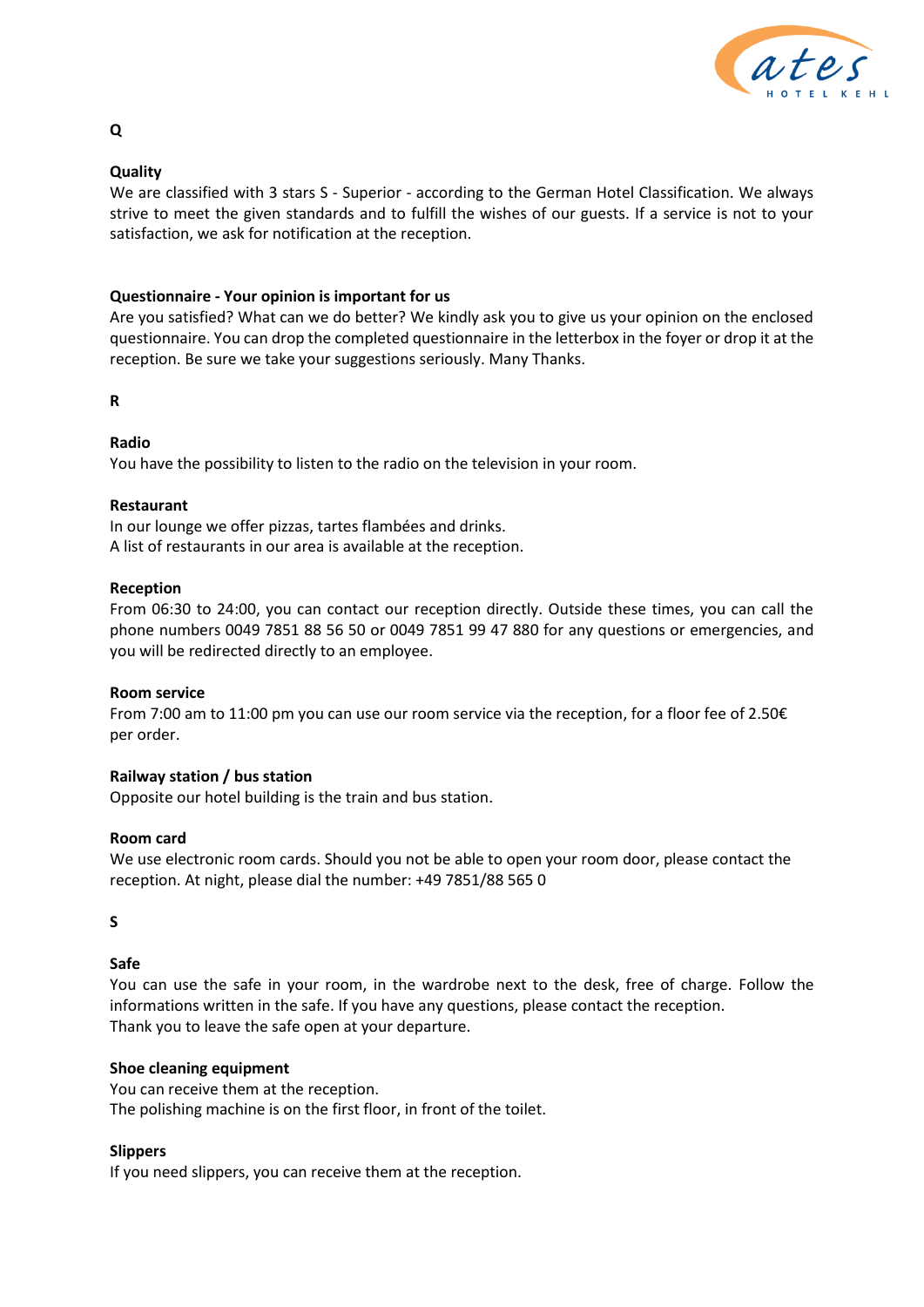

# **Stamps**

Get at the reception or at the post office about 1400 meters away. We can send your letters or postcards.

# **SKY**

Enjoy our big screen in our Lounge to watch sports events.

# **Smoke**

Please note that there is no smoking in all hotel rooms.

Of course you can smoke on the balcony in our rooms with balcony. Please do not throw the cigarette butts over the railing but please use the provided ashtray.

# **Smoke detector**

Our hotel rooms are equipped with smoke detectors. If the smoke detectors give alarm, please contact us immediately at the reception.

# **Support Service**

If you need assistance with using the in-house technology, feel free to contact the reception.

# **Sewing kit**

Get at our reception.

# **T**

# **Taxi**

To book a taxi from your room, you can choose the following taxi companies:

- Taxidienst Kehl, Tel .: 0049 7851 39 32
- Mini Car, Tel .: 0049 7851 28 88
- Kehler Taxiservice, Tel .: 0049 7851 40 05

For more information, contact the reception please.

# **Tablet**

Tablets are available for you at our reception. We charge a deposit of  $\epsilon$  50 per tablet.

# **Trips**

You have many different possibilities for excursions in our region. Tickets for the tram to Strasbourg and brochures are available on the reception.

We are happy to advise you on the planning of your excursions.

# **TV**

Each room has a TV with cable channels. It can receive the 23 programmed stations. We kindly ask you, not to change the TV settings. A program overview can be found in your room.

# **Towels**

If you need new towels, please put the used towels on the floor, this is a sign that the cleaning staff is allowed to change them. You are welcome to contact our reception for further requests.

# **U**

# **Umbrellas**

You can rent an umbrella for free at the reception.